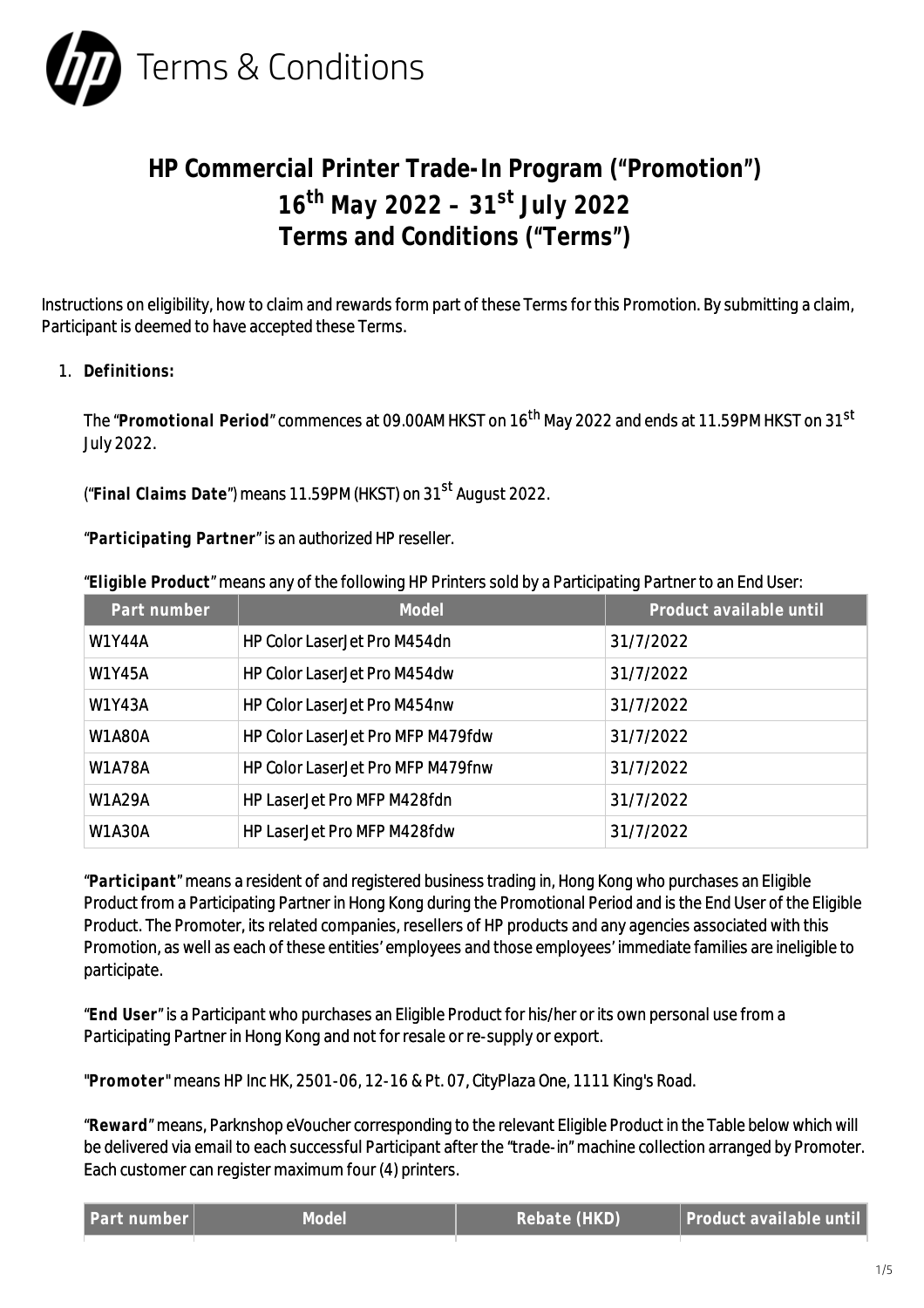

| <b>W1Y44A</b> | HP Color LaserJet Pro M454dn                                     | HK\$500 ParknShop eCoupon   | 31/7/2022 |
|---------------|------------------------------------------------------------------|-----------------------------|-----------|
| <b>W1Y45A</b> | HP Color LaserJet Pro M454dw                                     | HK\$500 ParknShop eCoupon   | 31/7/2022 |
| <b>W1Y43A</b> | <b>HP Color LaserJet Pro M454nw</b>                              | HK\$500 ParknShop eCoupon   | 31/7/2022 |
| <b>W1A80A</b> | HP Color LaserJet Pro MFP M479fdw                                | HK\$1.000 ParknShop eCoupon | 31/7/2022 |
| <b>W1A78A</b> | HP Color Laser Jet Pro MFP M479 fnw   HK\$ 800 ParknShop eCoupon |                             | 31/7/2022 |
| <b>W1A29A</b> | HP LaserJet Pro MFP M428fdn                                      | HK\$500 ParknShop eCoupon   | 31/7/2022 |
| <b>W1A30A</b> | HP LaserJet Pro MFP M428fdw                                      | HK\$700 ParknShop eCoupon   | 31/7/2022 |

- 2. This Promotion is only available to a Participant. Claims must be submitted by the Participant. The Promoter reserves the right to verify the validity of each claim, including whether the claimant qualifies as a Participant. The Promoter reserves the right to disqualify any Participant or person tampering with, or conspiring with another person to tamper with, the claim process or any Participant who does not meet the eligibility requirements or does not comply with these Terms.
- 3. A Participant may make Reward claims during the Promotional Period and up to the Final Claims Date for all Eligible Products purchased by that Participant during the Promotional Period. HP may conduct audit calls to Participants in order to verify that the Eligible Product was purchased during the Promotional Period and has not been returned. If an Eligible Product is returned the Promoter reserves the right to take back any Rewards provided as part of the claim.
- 4. To enter the Promotion and make a Reward claim the following steps must be completed:
	- a. during the Promotional Period, the Participant must purchase Eligible Products in Hong Kong from an authorised Participating Partner and be the End User of those Eligible Products;
	- b. the Participant must fully and correctly lodge a claim at [www.hp.com/hk/REG](http://www.hp.com/hk/REG) by the Final Claims Date, and
		- i. provide the following correct details in the online Promotion entry form: end user (customer) first name, end user (customer) last name, Eligible Product Part Number, Eligible Product Serial Number, and submit a copy of the corresponding tax invoice for the sales of Eligible Products (hand written tax invoices and delivery dockets will not be accepted as proof of purchase), and a photo of serial number barcode from the printer itself by the Final Claims Date; and
		- ii. upload the supporting tax invoice to the Promotion website at [www.hp.com/hk/REG](http://www.hp.com/hk/REG) as a PDF, JPG or other supported file type using the document upload facility that will be provided at the website;

The corresponding tax invoice submitted must contain the following:

- i. end user (customer) name
- ii. end user (customer) contact number
- iii. Participating Partner company name
- iv. sale purchase date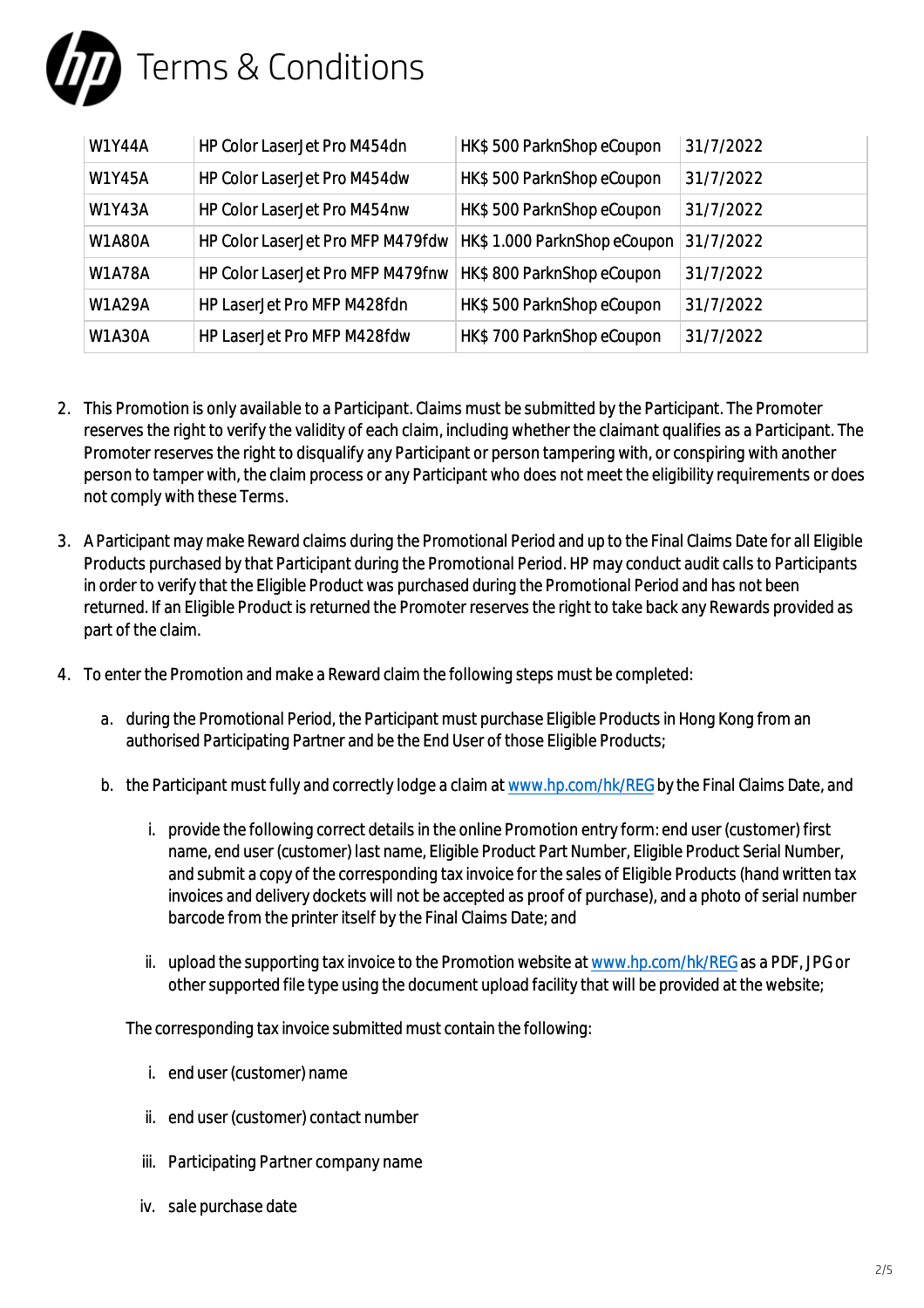

- v. sale purchase price
- vi. list of eligible products sold
- vii. invoice number
- c. The Participant must make the Trade-In Product(s), together with all relevant attachments, accessories and/or peripherals, available for collection within 5 days of the date on which the Trade-In Request is placed and no later than 5PM on 5<sup>th</sup> September 2022.

Any claim submitted without the required proof of purchase documentation as listed above will be rejected. All documentation must be submitted by the Final Claims Date. Any documentation received after this date will not be validated and the corresponding claims declined.

If the reward claim meets the Promotion Terms the Participant will receive a claim approval email to the email address that was nominated in Clause 4 (b) by the Participant.

- 5. All data stored on any Trade-In Product must be deleted before Trade-In Product is returned to HP. Once Trade-In Product is returned to HP, HP will not be liable for the loss of any data or software stored or loaded on any Trade-In Product. You indemnify HP against any third-party claim against HP in connection with HP's possession, handling or destruction of any data stored or loaded onto the Trade-In Product.
- 6. Collection of Trade-In Product(s): Subject to any provision to the contrary in the HP LaserJet Trade-In Program terms and conditions payment of the Trade-In Rebate is subject to you making the Trade-In Product(s), together with all relevant attachments, accessories and/or peripherals, available for collection within 7 days of the date on which the Trade-In Request is placed. Where there is more than one Trade-In Product all Trade-In Product(s) must be made available for collection at the same time and at the same location unless otherwise instructed by HP. You must ensure that the Trade-In Product(s) are de-installed and appropriately packaged in a box for transport by the time of collection. The collection of the Trade-In Product(s) by or on behalf of HP is final, and no Trade-In Product(s) or any part thereof will be returned to you. Subject to any provision to the contrary in the HP LaserJet Trade-In Program terms and conditions, there will be no charge for collection from the normal service zone which is the area of Hong Kong Island within working hours ( 9.00am-4.30pm (Monday – Friday)) . The Trade-In Product(s) located outside the normal service zone / working hours will not be eligible for pickup under this program. HP reserves the right to request consolidation of your Trade-In Product(s) to designated shipping points. Subject to the HP LaserJet Trade-In Program terms and conditions, HP reserves the right not to collect and/or not to pay for the collection of the Trade-In Product(s). HP may also, at its discretion, collect other products that are not part of the Trade-In Program for recycling or resale, subject to you disclosing the type and volume of such products at the time the collection is arranged. There will be no Trade-In Rebate for these products, and HP reserves the right to charge a fee for logistics and/or recycling of these products.
- 7. Title to Trade-In Product(s): Title to the Trade-In Product(s) will pass from you to HP upon collection of the Trade-In Product(s) by or on behalf of HP. Risk of loss of, or damage to, the Trade-In Product(s) will remain with you until such collection. This does not limit your obligation to ensure that any Trade-In Product is appropriately packaged for transport.
- 8. Processing of Trade-In Product(s): You will be responsible for completing and lodging the Trade-In Request and for making the Trade-In Product(s) available for collection within the required timeframe.
- 9. Default: If Trade-In Product(s) are not available for collection within the appropriate timeframe, are not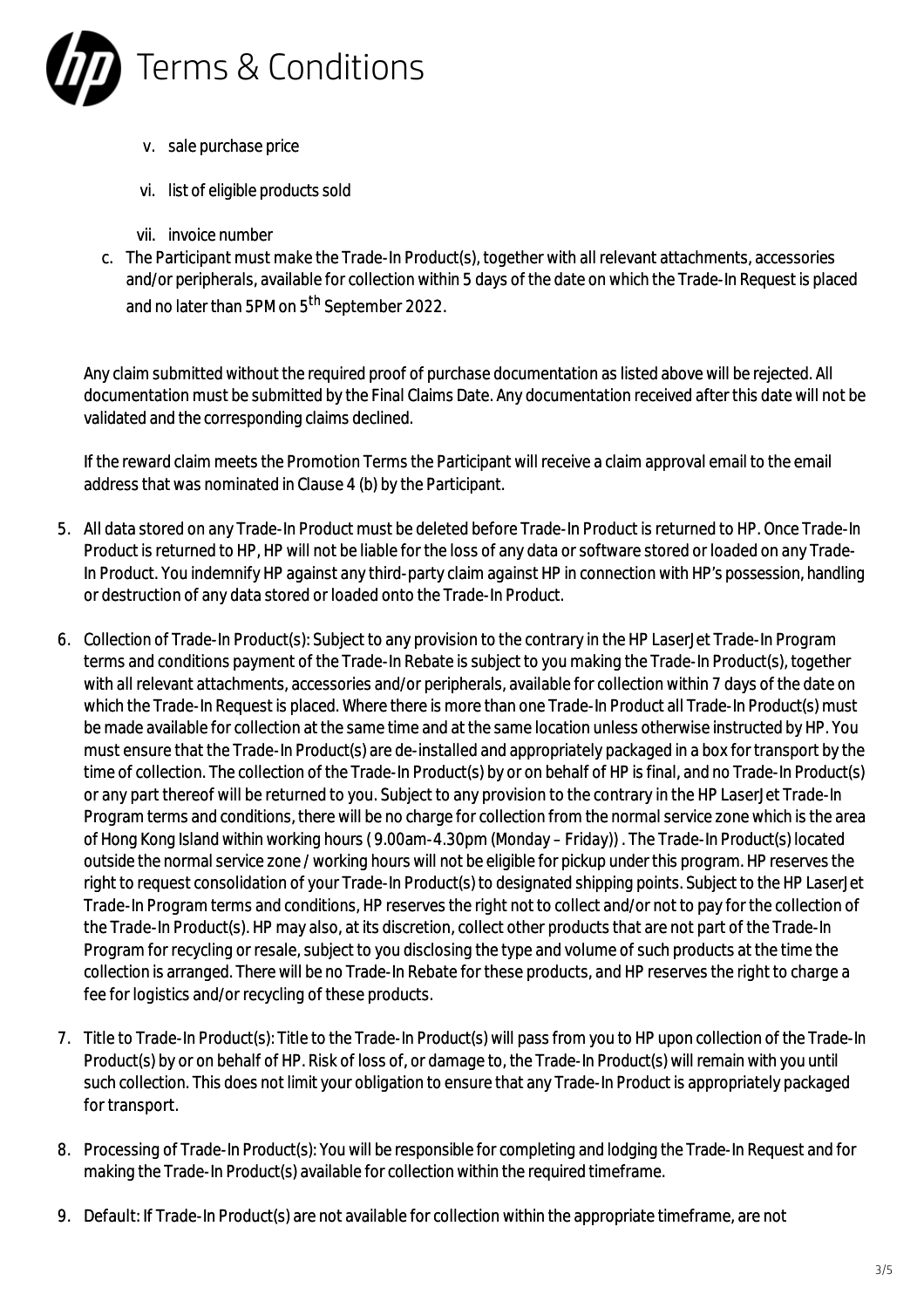

transferred to HP complete or if you otherwise breach this agreement (including any warranty given), you acknowledge that HP may at its option and discretion and without limiting its other rights at law.

- 10. Accept the Trade In Product(s) in whole or in part (at HP's discretion as to amount), or Reject the Trade-In Product (s).
- 11. And in either case withhold, or (if a payment has already been made) require the repayment of, (at HP's discretion as to amount) part of the payment to which you otherwise would have been eligible.
- 12. Warranties: You warrant to HP that:
	- a. When collected, each Trade-In Product will be complete. "Complete" means that the Trade-In Product is as described on the Trade-In Request and will include, at a minimum, all hardware, software and component parts.
	- b. When collected, each Trade-In Product and its contents will be free of restrictions, contamination, encumbrances or on-going payment obligations
	- c. You own the Trade-In Product and use the Trade in Product(s) for your own business and/or personal purposes.
	- d. You will transfer clear title to HP upon collection.
	- e. You are not a rental company, leasing company, brokerage house or agent thereof.
	- f. Each Trade-In Product was originally purchased by you.
	- g. From the original vendor of the product or an authorised reseller of that vendor;
	- h. Not via an auction process;
	- i. As a new or remarketing product with a full manufacturer's warranty of at least 12 months
- 13. This Promotion is not valid in conjunction with any other offer or promotional product bundle/offer, special or bid pricing offered by HP directly.
- 14. Claims will be deemed invalid if the same tax invoice number is used on more than one claim.
- 15. The Promoter's decision on all matters pertaining to this Promotion is final and binding and no correspondence will be entered, except as otherwise stated in these terms and conditions. To the extent permitted by law, no correspondence will be entered after three (3) weeks from the Final Claims Date. Proof of sale required as part of the claim validation process must be sent and received by the Final Claims Date. To the extent permitted by law, the Promoter reserves the right to change, amend or terminate the Promotion at any stage during the Promotional Period. The Promoter reserves the right to verify the validity of each entry and if an entry is invalid the Promoter reserves the right to decline, or take back, any Rewards provided as part of the Promotion.
- 16. If the Reward is unavailable, the Promoter, in its discretion, reserves the right to substitute the Reward with a prize to the equal value and/or specification.
- 17. To the extent permitted by law, the promoter shall not be liable for any fault pertaining to the Reward.